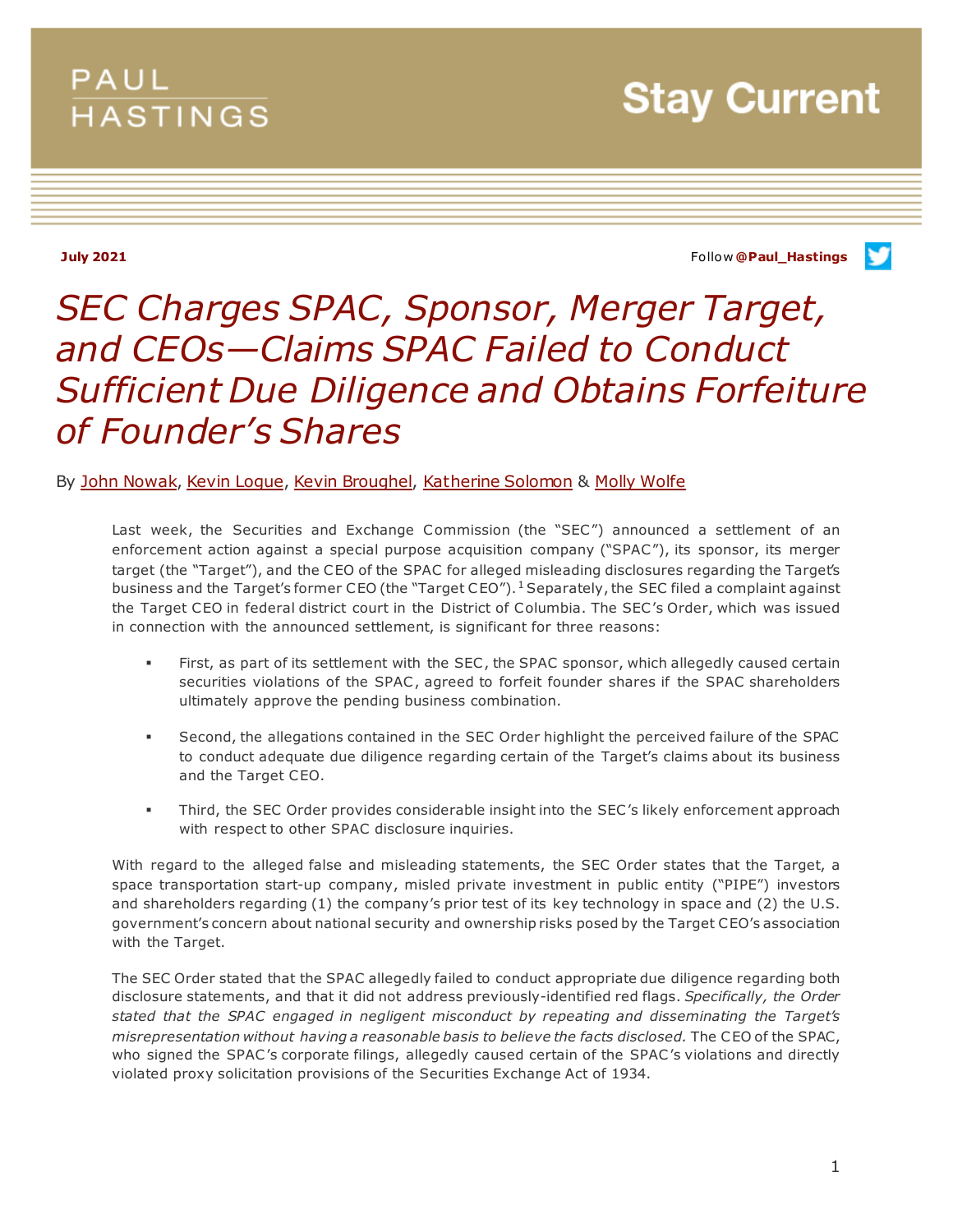As part of the settled enforcement action, the SEC alleged the SPAC violated Sections 17(a)(2) and (3) of the Securities Act of 1933, Section 14(a) of the Securities Exchange Act of 1934 and Rule 14a-9 thereunder, and certain reporting provisions. The SEC alleged the Target violated the antifraud provisions of the federal securities laws and caused certain of the SPAC's violations. The SPAC sponsor and CEO allegedly violated Section 17(a)(3) of the Securities Act of 1933, and the SPAC CEO allegedly also violated Section 14(a) and Rule 14a-9 thereunder. The SEC Order also required certain "undertakings" by the settling parties, including the appointment of an independent consultant by the Target and the forfeiture of founder shares by the SPAC sponsor, and ordered a total of more than \$8 million in penalties from the settling parties.

Below, we summarize the SEC's allegations and provide takeaways with respect to the SEC's enforcement approach in relation to SPACs.

#### **Background and the Alleged Misleading Statements**

In November 2019, the SPAC completed its IPO and began trading on Nasdaq. The SPAC sponsor provided \$4.625 million in working capital to fund the SPAC through its business combination and received SPAC shares in return for the capital investment. The SPAC CEO was a managing member for the SPAC sponsor, and the SEC specifically alleged that the SPAC CEO's relevant actions were taken "on behalf of and for the benefit of" the SPAC sponsor.

#### *Alleged False Statements Regarding the Target's Propulsion System*

The Target's business model, which focuses on the placement of satellites in custom orbits around earth, is allegedly based on the development and testing of the Target's cornerstone propulsion thruster technology. The Target apparently tested that propulsion thruster technology only once in space, in 2019 (the "Propulsion Test"). According to the SEC , the Target made public comments and blog posts in 2019 that the Propulsion Test would give investors "absolute confidence" that the propulsion service would be "on time, safe and reliable." The SEC alleged that the Target's prior statements defined the criteria against which its own test should be measured. Notably, the Target and the Target CEO made these statements *prior to* the start of any negotiations between the SPAC and Target, and during those negotiations, the Target and its CEO told the SPAC and the SPAC CEO that the Propulsion Test was a success.

The SEC alleged that the statements regarding the Target's ability to provide commercial launch services were false because the Propulsion Test did not provide measurable data to suggest that the propulsion thruster would be efficient or large enough to be commercially viable. According to the SEC , the Propulsion Test did not meet the company's internal or publicly disclosed criteria for success. In fact, the SEC cited internal communications among executives at the Target that indicated the Propulsion Test did not obtain "any useful mission results." According to the SEC , the Propulsion Test was plainly not a success.

#### *SPAC Allegedly Failed to Conduct Sufficient Due Diligence*

The SEC alleged that, after merger discussions began, the SPAC engaged several firms to assist with due diligence, including a space technology firm capable of investigating the developmentof the Target's technology. However, the SEC claimed the SPAC did not retain the space technology firm until approximately 30 days prior to the merger announcement in October 2020. The SPAC also allegedly did not specifically ask the space technology firm to review the Propulsion Test. The SEC further noted that the Target informed the space technology firm that the Propulsion Test was conducted at an early stage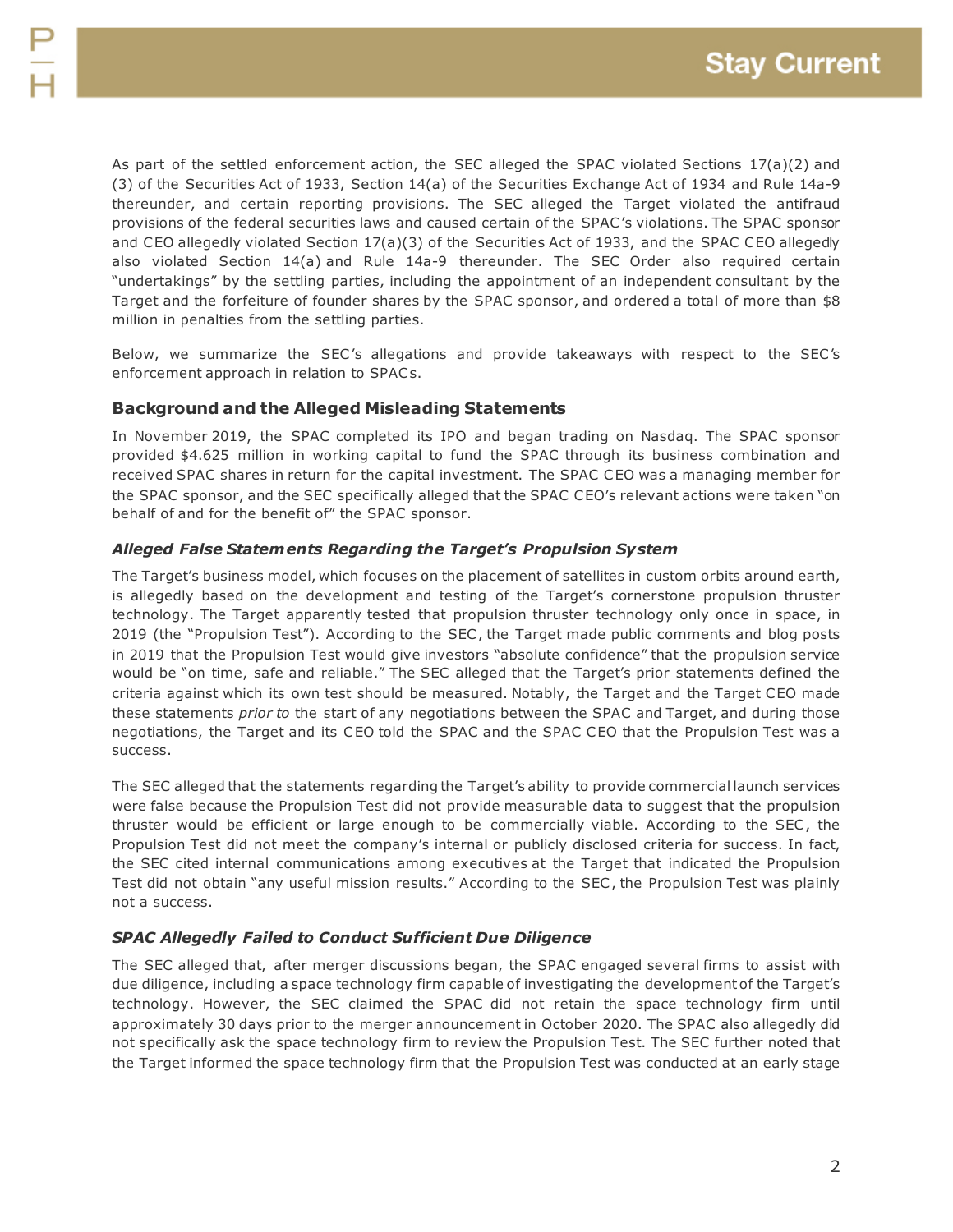and was not relevant to the current technology. As a result, the space technology firm did not conduct a review of the data associated with the Propulsion Test.

The SEC asserted that, despite the fact that the SPAC did not conduct due diligence on the Propulsion Test, the SPAC included false statements in its registration statement (including a number of amendments) about the Target's "successful" Propulsion Test. *The SEC also suggested that the Target's financial projections contained in the SPAC's registration statement were misleading because they were based in part on the misleading claims that the Propulsion Test was a success and the assumption that the technology was approaching viability.* The SEC claimed that the SPAC made similar false statements about the success of prior testing of the Target's technology to PIPE investors.

The SEC noted that the SPAC also claimed in its registration statement that it conducted "extensive due diligence," including with respect to the Target's "technology solutions." Moreover, the SPAC allegedly stated that its consultants reported on the Target's "testing progress." The SEC asserted that these due diligence claims were misleading because the statements suggested that the SPAC independently verified the claim that the Propulsion Test was successful. *Although it appeared to the SEC that the SPAC was simply repeating what it had been told by the Target about its technology and testing, the SEC stated that the SPAC "nevertheless acted unreasonably in adopting and repeating [the Target's] claims that it had successfully tested its technology in space when it had not conducted any specific due diligence to evaluate and verify the accuracy of that material assertion."*

#### **Alleged Inadequate Due Diligence Regarding Misleading Statements about National Security Risks Associated with Target CEO**

The SEC also alleged that the Target and its then-CEO made misleading statements about the Target's CEO, a Russian citizen residing in Switzerland. According to the SEC , the U.S. government had expressed national security concerns about the Target CEO's association with the Target, given the nature of the Target's business and that he is a foreign individual. Because he is a foreign individual and owner of the Target, the Target CEO was prohibited from accessing certain technologies of the Target unless he obtained an export license from the U.S. government. Although the Target submitted an application for the license, that application was denied and the Target CEO was deemed not an "acceptable recipient."

The SEC also alleged that, in connection with an unrelated corporate transaction involving a space technology company (the "Unrelated Transaction"), the Committee on Foreign Investment in the United States ("C FIUS") informed the Target CEO that he was viewed as a "threat" to national security. As a result of that determination, the Target CEO was ordered to divest himself from the company involved in the Unrelated Transaction.

Although the SPAC disclosed the fact that the Target CEO was ordered by CFIUS to divest himself of ownership in the Unrelated Transaction, the SEC alleged that the SPAC failed to disclose that C FIUS expressed concern about the Target CEO himself. As a result, the SEC concluded that the statements regarding the Target CEO's prior involvement with C FIUS and national security risk were misleading.

The SEC also claimed that the SPAC failed to conduct adequate due diligence concerning the Target CEO's national security risk. Specifically, the SEC asserted that, although the SPAC asked the Target for the basis of and correspondence relating to C FIUS decision to order the Target CEO to divest himself in the Unrelated Transaction, the Target indicated that it did not have possession over that information. Although the Target CEO had access to that information, the SEC indicated that the SPAC failed to conduct further due diligence and filed its registration statement without obtaining a full understanding of the basis for the C FIUS order. As a result, the SEC claimed that the SPAC failed to take into account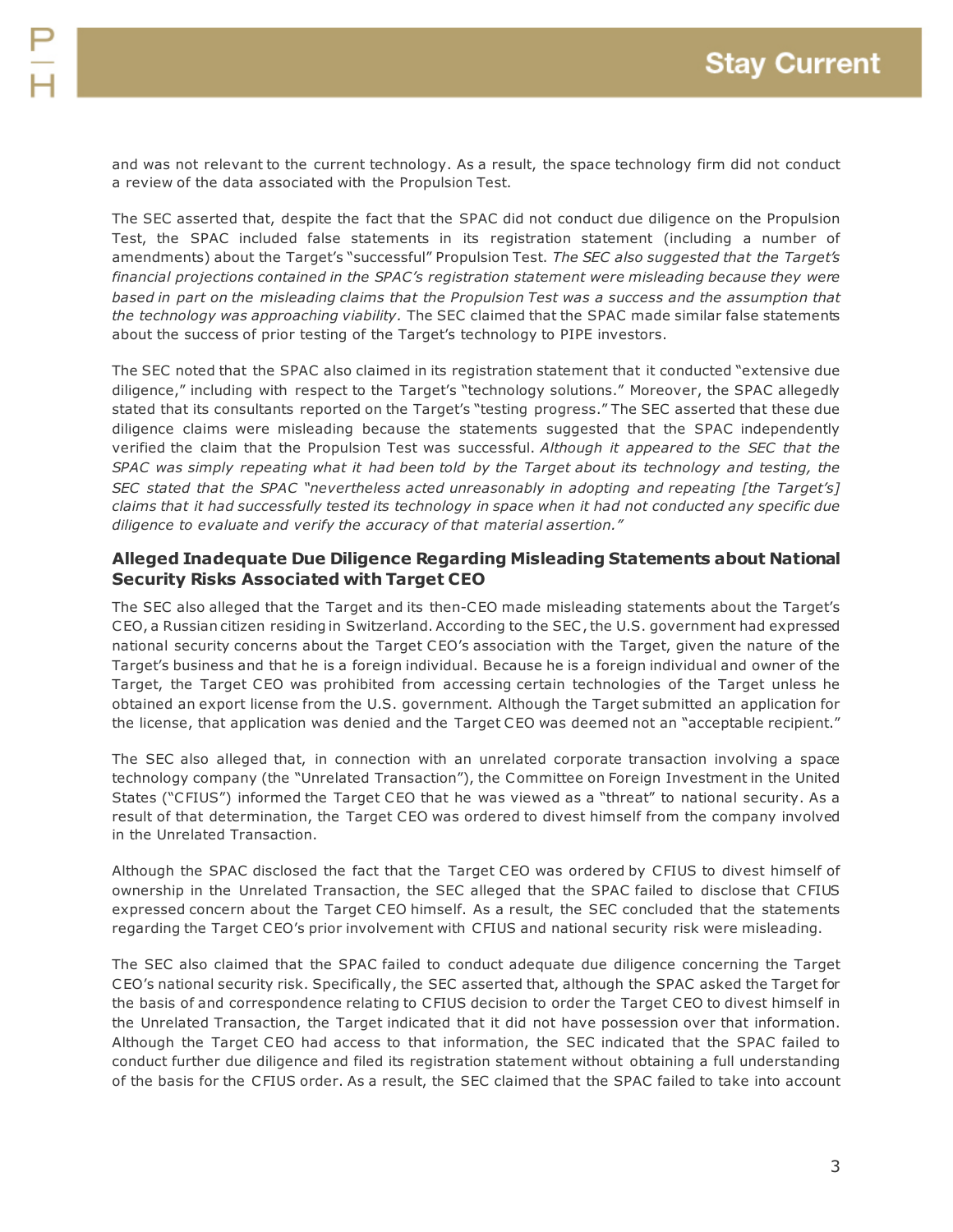the adverse effects that the national security concerns would have on the Target's corporate projections that the SPAC included in its registration statement.

#### **Takeaways**

This SEC enforcement action highlights several issues regarding how the SEC may pursue similar investigations involving SPACs and their targets. We have included below some of the takeaways:

- Expect similar SEC investigations to surface.
- Keep in mind that the SEC staff is aided by the benefit of 20/20 hindsight when it conducts its investigations.
- Consider that the SEC , with the benefit of hindsight, may conclude that a statement was misleading, and that conclusion may differ from what was intended when the statement was made.
- Be aware that if a disclosure issue that concerns a target in a business combination arises, the SEC likely will examine whether the SPAC and its principals conducted adequate due diligence.
- Involve counsel in the process of due diligence, and especially when drawing conclusions regarding critical areas of diligence.
- Remember that, even when a target conceals information from a SPAC , the SEC may not view the SPAC , its sponsors, and its executives as victims of that concealment, and the SEC may expect the SPAC to have a reasonable basis for believing the statements that it simply repeats or disseminates on behalf of a target.
- Keep in mind that the SEC generally views its role as a protector of PIPE investors and public shareholders in a SPAC transaction.
- Consider that the SEC might view general statements about the level of due diligence conducted (e.g., the SPAC conducted "extensive due diligence") as misleading in the event of a disclosure issue.
- Be mindful that the SEC is likely to seek deterrence by pursuing the founders and principals of SPACs and targets personally, to the extent the SEC can demonstrate those individuals played some role in disseminating or repeating an alleged misleading statement.
- The SEC might consider creative forms of relief when pursuing a settlement that involves a SPAC sponsor and others, including the forfeiture of founder shares as a condition of settlement. Although the SEC might seek several forms of equitable relief, including undertakings, in connection with an enforcement action, it does not have an absolute right to the forfeiture of founder shares.

 $\Leftrightarrow$   $\Leftrightarrow$   $\Leftrightarrow$